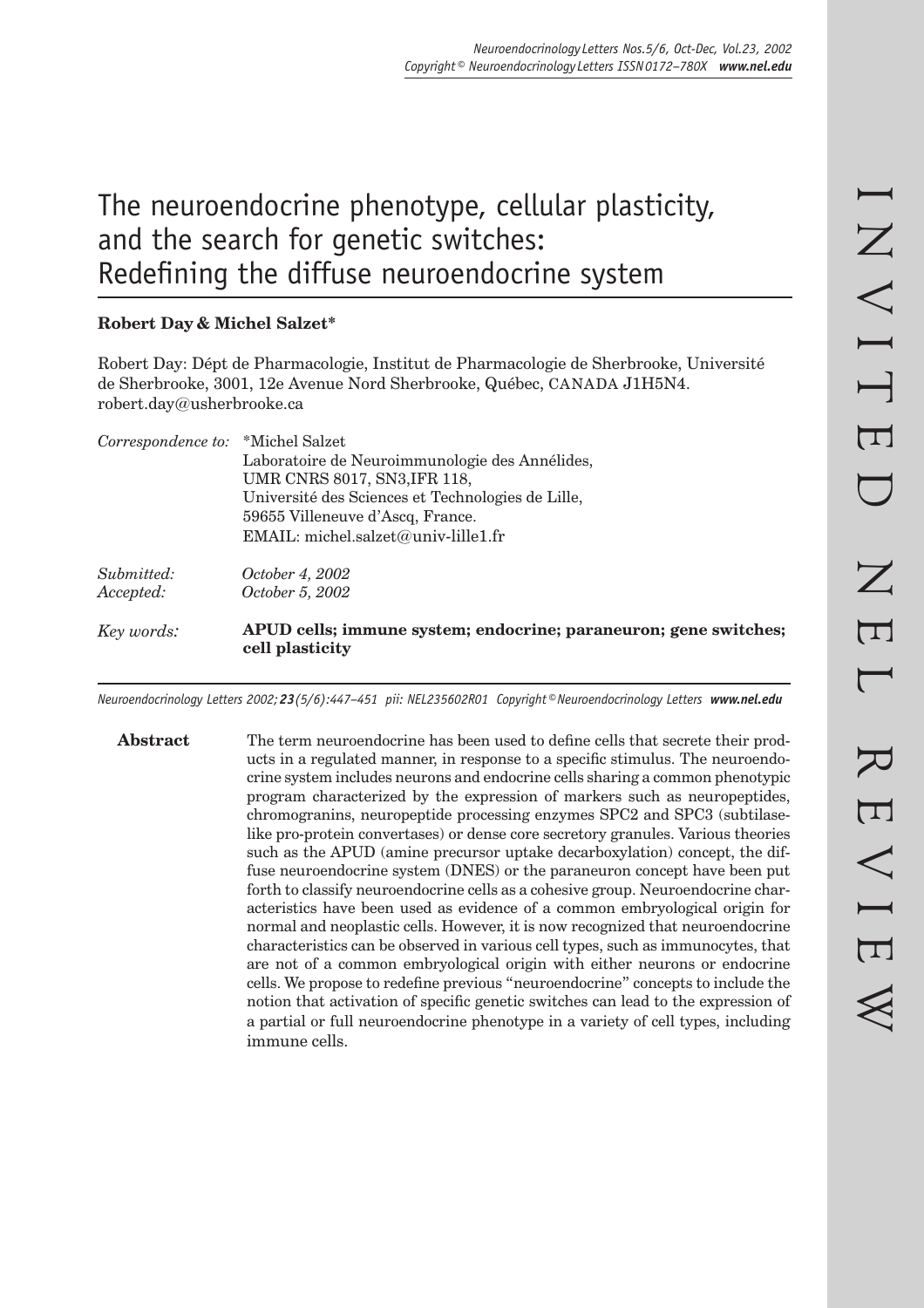We can no longer define neuroendocrine cells simply based on their content of neuropeptides or chromogranins. When appropriately stimulated, cells that are neither neural or endocrine can express either a neuroendocrine phenotype or an immune cell phenotype. These data provide evidence that genotypic switches are present in cells that were previously thought to be irrevocably differentiated.

Claude Bernard (1813–1878) originally recognized the importance of the 'internal environment' of the organism and the 'internal secretion' in relation to the maintenance of homeostasis. The origin of these internal secretions was later understood through the studies of the pancreas by Paul Langerhans (1869) and of the gut mucosa by Heidenhain (1870) and Kultschitzky (1897). The demonstration of silver-staining granules in chromaffin cells led to the discovery of other such cells, which were found in dispersed patterns throughout different tissues. Friedrich Feyrter (1938) reported the presence of rather pale cells (*helle Zellen*) distributed widely throughout the body using staining techniques, which led to the concept of a 'diffuse endocrine system'. It was not till much later that these basic observations were crystallized into a unique concept. It was suggested that these cells secrete chemical messengers acting in a paracrine or endocrine manner. Everson Pearse developed the APUD concept (amine precursor uptake and decarboxylation) based on the finding of identical biogenic amines and peptides hormones in neurons and in the dispersed endocrine cells located in different organs [1,2.]. Based on histological and biochemical features, Pearse grouped into a single entity widely separated cells present either in classic endocrine organs or isolated in sites dispersed throughout the body, whose function was to act as a diffuse neuroendocrine system (DNES) [3]. The major features included the production of polypeptide hormones as well as the presence of a set of cytochemical and ultrastructural characteristics. Pearse went further by suggesting that all cells comprising this system shared a common embryological origin, namely the neural crest [1]. An important conceptual notion was advanced that these cells were functionally coordinated in their actions, providing communication with the nervous system. Coordinated actions of the DNES with autonomic and somatic nervous systems would affect or control the functions of internal organs. This original and very useful concept was expanded with the advent of improved staining methodologies, the advancement of molecular biological techniques and the growing list of neuropeptides and cell markers that appeared to be particular to neural or endocrine cells [4–6]. These markers were studied extensively especially to establish the origins of various tumors. The presence of a marker, such as chromogranin A, was viewed as evidence of the neuroendocrine origin of the tumor cells. Other postulates, such as that of the 'paraneuron' concept, introduced by Fujita, re-enforced the notion of a common embryological origin of all neuroendocrine cells, namely the neuroectoderm [7].

## **Embryonic origin and the DNES today**

The current concept of a diffuse neuroendocrine cell no longer holds steadfast to the notion that all neuroendocrine cells have a common embryological origin because many different cell types with neuroendocrine characteristics have been shown to derive from other regions than the neuroectoderm [8–11]. Based on the original criteria of Pearse and Fujita, it is now generally believed that neuroendocrine cells follow the following criteria [4]. First, neuroendocrine cells produce a neurotransmitter and/or neuromodulator or a neuropeptide hormone. Second, these substances are contained within membrane-bound granules or vesicles from which they are released by a process of regulated exocytosis in response to external (neural) stimuli. Third, neuroendocrine cells differ from neurons by the absence of axons and specialized nerve terminals (i.e. their mode of transmission is endocrine or paracrine rather than synaptic). And, finally, different types of neuroendocrine cell share many specific properties and express several proteins in common, but the expression of any one marker protein is not an absolute criterion.

Today the definition of a neuroendocrine cell is still based on molecular markers or particular cellular characteristics. Neuropeptides are important components of neuroendocrine cells because they are vital in cell-cell communication. It is now known that neuropeptides originate from protein precursors that require enzymatic cleavage to release their biologically active neuropeptides. An important family of enzymes, the subtilase proprotein convertase (SPCs), has been shown to be important in the activation process, namely via cleavage of specific single or paired residues within the neuropeptide protein precursor [12]. Two of these enzymes SPC2 and SPC3 are considered to be excellent markers of neuroendocrine cells [12].

#### **Neuropeptides are not expressed uniquely in neuroendocrine cells**

Neuropeptide synthesis can no longer be considered a criterion for a neuroendocrine cell. Neuropeptides have been found in several different cell types, including immune cells [13–17] and cardiomyoctes [18–19]. So-called markers of neuroendocrine cells, such as chromogranins, have also been detected in immune cells [20]. The hematopoetic origin of these cells would not fit with the original concept of APUD or paraneuron. With the advent of molecular methodologies, such as *in situ* hybridization histochemistry, neuropeptide expression has been shown in cells that lack secretory granules. For example, prodynorphin is expressed in adrenal corticosteroid-producing cells [21] and proenkephalin is synthesized in ventricular cardiomyocytes [19]. In either case, the expression of a neuropeptide mRNA does not re-define these cells as neuroendocrine. Similarly, the presence of chromogranins in some immunocytes does not imply that the immunocytes is a neuroendocrine cell or is neuroendocrine in origin [22].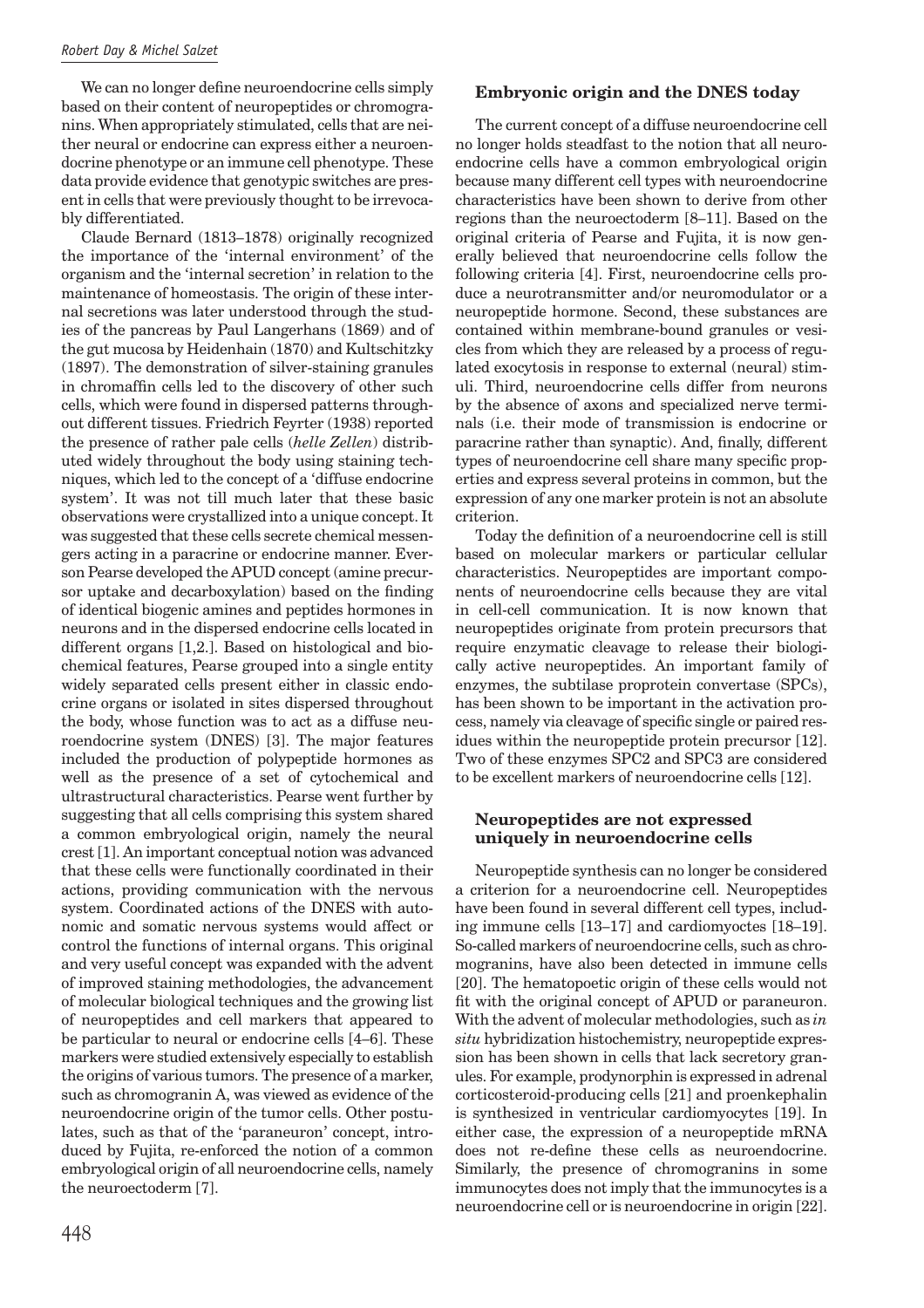Similarly, some immune molecules, such as antimicrobial peptides, can be defined as signaling molecules [23,24] that can be produced by either immunocytes [23] or neurons [25], however, this does not necessarily imply that leukocytes are neuroendocrine cells. Interestingly, neuroendocrine cell characteristics can be expressed in immune cells [20,26] under basal conditions although is most common during a challenge of the immune system [20, 26–28]. Thus, expression of chromogranins, enkephalin or SPCs can be induced or up-regulated during immune challenge [20, 26–28]. Does this mean that some immunocytes should be classified as a sub-group of neuroendocrine cells?

## **Cellular plasticity and gene switches**

Cellular plasticity explains observations of expression of neuropeptides, chromogranins or even secretory granules in immune cells. Each of these elements is dependent on various nuclear factors that direct their expression. These factors are not necessarily the same among all neuropeptides, since we know that different neurons express different neuropeptides. Similarly, the expression of chromogranins or the regulation of secretory granule biogenesis is controlled by independent nuclear factors. Neurons have also been shown to express cytokines [29–32] and antimicrobial substances [25]. This cross-over of phenotypic differentiation is involved in precise functions, such as cell-cell communication, that is communication between neuroendocrine and immune systems via a common set of messenger molecules. In terms of embryological origin, it is known that immune cells are derived from different precursor cells than are neuroendocrine cells, but still have evolved a parallel system of neuropeptide production. However, the same nuclear factors would be required to express specific neuropeptides in immune cells as in neuroendocrine cells. It thus seems that various cells can acquire at least partial neuroendocrine phenotype characteristics that are traditionally ascribed to neuroendocrine cells. Similarly, Ectopic expression of cytokines and other immune factors in neurons are a reflection of the presence of a partial immune phenotype. These expressions pattern are due to the complex interactions of nuclear factors that result ultimately in the expression of that phenotype. The challenge is to define functionally which factors are implicated in the expression of these neuroendocrine elements. The identification of such 'genetic switches' is the object of much current research, which has been expanded thanks to the high throughput screen techniques, such as the use of DNA chips.

## **Neoplastic neuroendocrine cells**

Chromogranin A, B and C (secretogranin II) are acidic soluble proteins that are located typically in the secretory granules of many neuroendocrine cells. Chromogranin A has been considered as a powerful universal marker of neuroendocrine tissues and tumors. However, other markers that are not associated with

neuroendocrine cells are sometimes found within the same tumor cells. It is thus possible that expression of a neuropeptide/chromogranin in a tumor reflects the fact that the cell type has acquired a neuroendocrine phenotype rather than being of neuroendocrine origin. Increased expression of these markers in tumors could be due to stimulation of specific factors or genetic switches that control neuropeptide/ chromogranin/expression.

## **Redefining the neuroendocrine concept**

Whereas the original attempts to categorize cells within a DNES has had much value, it no longer fits with our current concept of functional genomics, and the current definitions are causing more confusion. For example, a recent review proposes an expansion of the DNES to take into account the expression of neuroendocrine markers in immune cells [33] and is called the diffuse neuroimmunoendocrine system (DNIES) [33]. This leads us to question the necessity or usefulness defining cells with only some common properties into a single category. Just because two cells express a neuropeptide does not necessarily mean that they have a common embryological origin or that they should be classified as part of a coordinated system of cells. Furthermore, differential functions within a single neuropeptide precursor are the rule rather than the exception. For example, neurons expressing proenkephalin will process this precursor into opioid-like peptides that have specific inhibitory functions via opioid receptors. However, proenkephalin is also expressed in immunocytes that could also yield peptides with antibacterial function. Should we then categorize the immunocyte as a neuroendocrine cell, or even consider it to be part of a DNIES? Defining cells as an expanded DNES seems to lead to more conceptual problems.

We need a more fluid definition that can reconcile the embryological origin of a cell and its functional characteristics. We propose that cells be categorized solely on their experimentally determined embryological origin. [This is a classic concept that has enabled researches to group various neurons, endocrine, immune, cardiac cells etc.] The fully differentiated cell expresses a phenotype that is based on the proteins synthesized with that cell. However, we must now recognize that, even in a state of terminal differentiation, there can be varying levels of cellular plasticity. This plasticity can lead to the expression of, for example, neuropeptides in immune cells or of cytokines in neurons. An immune cell could acquire a partial 'neuroendocrine phenotype' (NEP) if it expresses neuropeptides, chromogranins or SPC2 and/or SPC3. The acquisition of NEP would be the result of a genetic switch that induces expression or inhibits repressors that prevent the expression of those so-called neuroendocrine markers. In the immune system, expression of an NEP can occur under basal conditions, but, interestingly, they appear predominantly when the cell is challenged, such as in the innate immune response. The potential functional significance of the ability of a cell

*Neuroendocrinology Letters Nos.5/6, Oct-Dec, Vol.23, 2002 Copyright © Neuroendocrinology Letters ISSN 0172–780X www.nel.edu* 449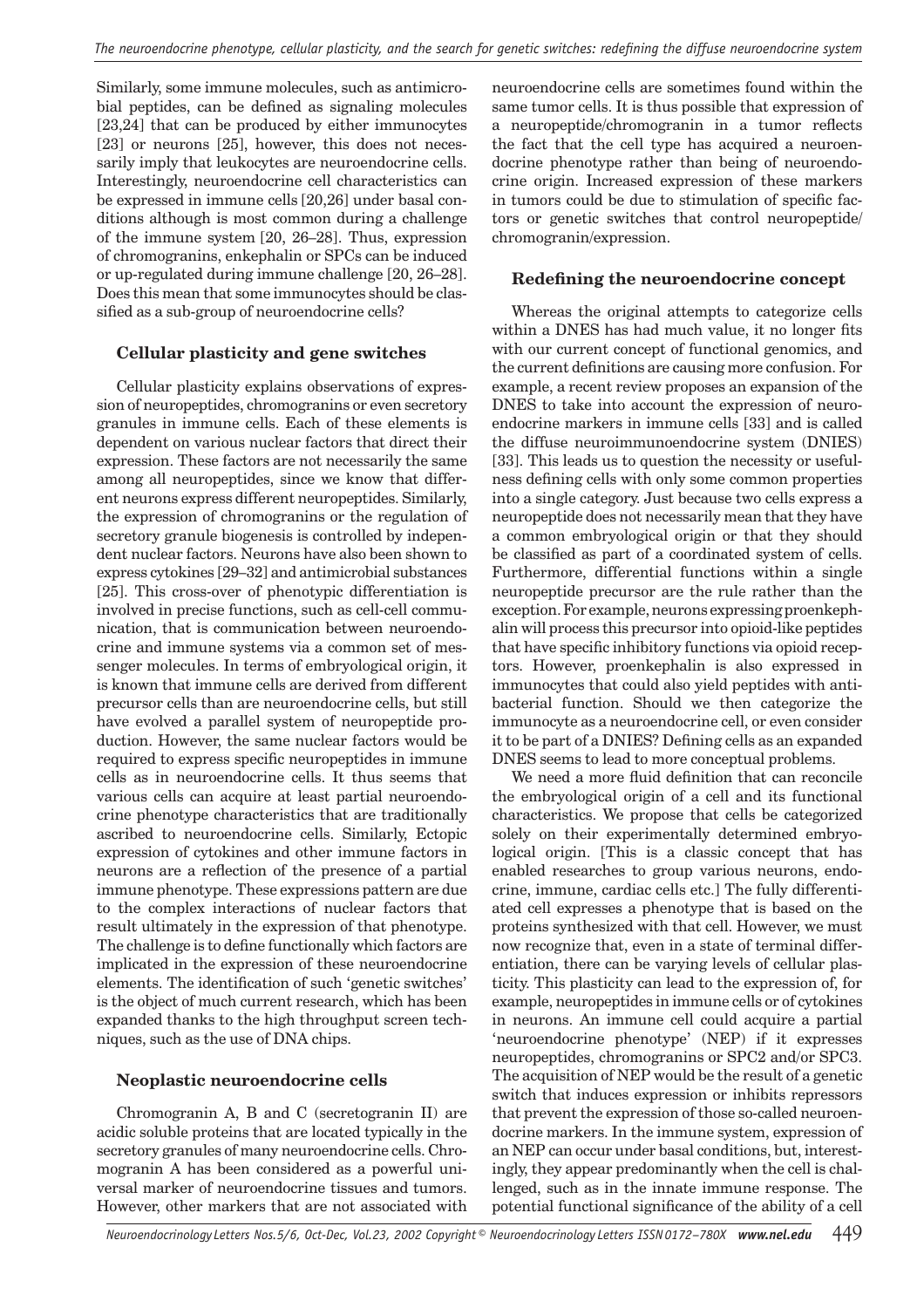to express a partial NEP could be directly related to the need for a common currency of signals for cell-cell communication, as for example in immune cell-neuron communication. In a similar manner, we can envisage that neurons could express an 'immune cell phenotype' or ICP. These specific examples lead us to suggest that these effects should be discussed more in terms of genetic plasticity rather than attempting an impossible task of re-grouping cells in systems such as the DNES or the DNEIS. Cells types have already been extensively defined based on molecular properties and phenotypic characteristics. Extensive data are available from embryological studies that reveal the primordial origin of cells. However, embryological origin is not affected by the functional and plastic effects that a cell undergoes once it is in its final environment. This is certainly the case in a state of challenge as in the innate immune response for immune cells, but could also be applicable to neoplastic cells. In this extreme state, cells can acquire several phenotypes that have lead some researches to speculate on the origin of those cells, sometimes incorrectly. For example, that a cell expresses chromogranin does not in any way imply that the cell has a neuroendocrine origin. It does imply that the cell has now acquired a NEP. The actual cell origin is just as likely to be neuroendocrine as it could be immune or even epithelial.

It now remains for us to define the specific characteristics that we wish to categorize as part of the NEP. We suggest that the presence of classic neuropeptides should constitute one of these criteria. A cell that expresses one or more neuropeptides would have a NEP. A second potential criterion would be the presence of classic dense-core secretory granules, which are functionally regulated to release their contents into the external media upon a specific stimulus. These characteristics are independent of each other for example the expression of prodynorphin in corticosteroid cells, which do not contain secretory granules. We could therefore state that adrenal cortical cells have a partial NEP because they can express neuropeptides. It should be noted that each of these proposed criteria should remain fluid based on our future knowledge of what constitutes a neuron or an endocrine cell. These definitions will be further elaborated as experimental evidence is provided. Similarly, the ICP can be defined by the presence of specific molecules that are generally expressed in immunocytes, such as cyokines or defensins.

#### **Conclusions**

We believe that defining cells to reflect their ability for cellular plasticity can focus present efforts to identify phenotypic gene switches. These include switches for the expression of neuropeptides, secretory granule biogenesis or to obtain a regulated secretory pathway. Knowledge of these switches (which are most likely to be nuclear factors) could help us to develop the ability to directly control stem cell differentiation and to create specific terminally differentiated cells. Such cells are important for treatment of diseases in which loss of a specific cell type is observed, such as in neurodegenerative diseases, e.g., Parkinson's disease or type I diabetes. Knowledge of genes that control the NEP could also result in our ability to block the proliferation and expansion of certain types of neoplastic cell, such as those that have obvious NEP characteristics, including small cell lung carcinomas. These types of cancer cell have devastating effects, because they secrete large amounts of neuropeptides, many of which have known growth factor function. A global block of the expression of these neuropeptides could have important repercussions in terms of the delay of the onset of further metastatic and clonal development of these tumors.

#### **Acknowledgements**

We thank the genopole of Lille, the FEDER, the Conseil region Naord Pas de calais, Centre National de la Recherche Scientifique, the Ministere de la recherche and the Canadian Institutes of Health Research for supporting this work.

#### REFERENCES

- 1 Pearse AG. The cytochemistry and ultrastructure of polypeptide hormone-producing cells of the APUD series and the embryologic, physiologic and pathologic implications of the concept. *J Histochem Cytochem* 1969; **17**:303–313.
- 2 Pearse AG. Common cytochemical and ultrastructural characteristics of cells producing polypeptide hormones (the APUD series) and their relevance to thyroid and ultimobranchial C cells and calcitonin. *Proc R Soc Lond B Ser* 1968; **170**:71–80.
- 3 Polak JM and Bloom SR. The diffuse neuroendocrine system. Studies of this newly discovered controlling system in health and disease. *J Histochem Cytochem* 1979; **27**:1398–1400.
- 4 Langley K. The neuroendocrine concept today. *Ann N Y Acad Sci* 1994; **733**:1–17.
- 5 Bishop AE and Polak JM. Cytochemical techniques for studying the diffuse neuroendocrine system. *Methods Enzymol* 1989; **168**:791–808.
- 6 Bishop AE *et al.* Markers for neuroendocrine differentiation. *Pathol Res Pract* 1988; **183**:119–128.
- 7 Fujita T *et al.* Paraneuron concept and its current implications. *Adv Biochem Psychopharmacol* 1980; **25**:321–325.
- 8 Le Douarin NM. On the origin of pancreatic endocrine cells. *Cell* 1988; **53**:169–171.
- 9 Le Douarin NM. The ontogeny of the neural crest in avian embryo chimaeras. *Nature* 1980; 286:663–669.
- 10 Andrews A. A study of the developmental relationship between enterchromaffin cells and the neural crest. *J Embryo Exp Morphol* 1963; **1**:307–324.
- 11 Andrews A. Further evidence that entrochromaffin cells are not dervived from neural crest. *J Embryo Exp Morphol* 1974; **31**:589–598.
- 12 Bergeron F *et al.* Subtilase-like pro-protein convertases: from molecular specificity to therapeutic applications. *J Mol Endocrinol* 2000; **24**:1–22
- 13 Behar O. *et al.* Lipopolysaccharide induces proenkephalin gene expression in rat lymph nodes and adrenal glands. *Endocrinology* 1994; **134**:475–481
- 14 Saravia F *et al.* Differential posttranslational processing of proenkephalin in rat bone marrow and spleen mononuclear cells: evidence for synenkephalin cleavage. *Endocrinology* 1993; **132**:1431–1437
- 15 Przewlocki R *et a*l. Gene expression and localization of opioid